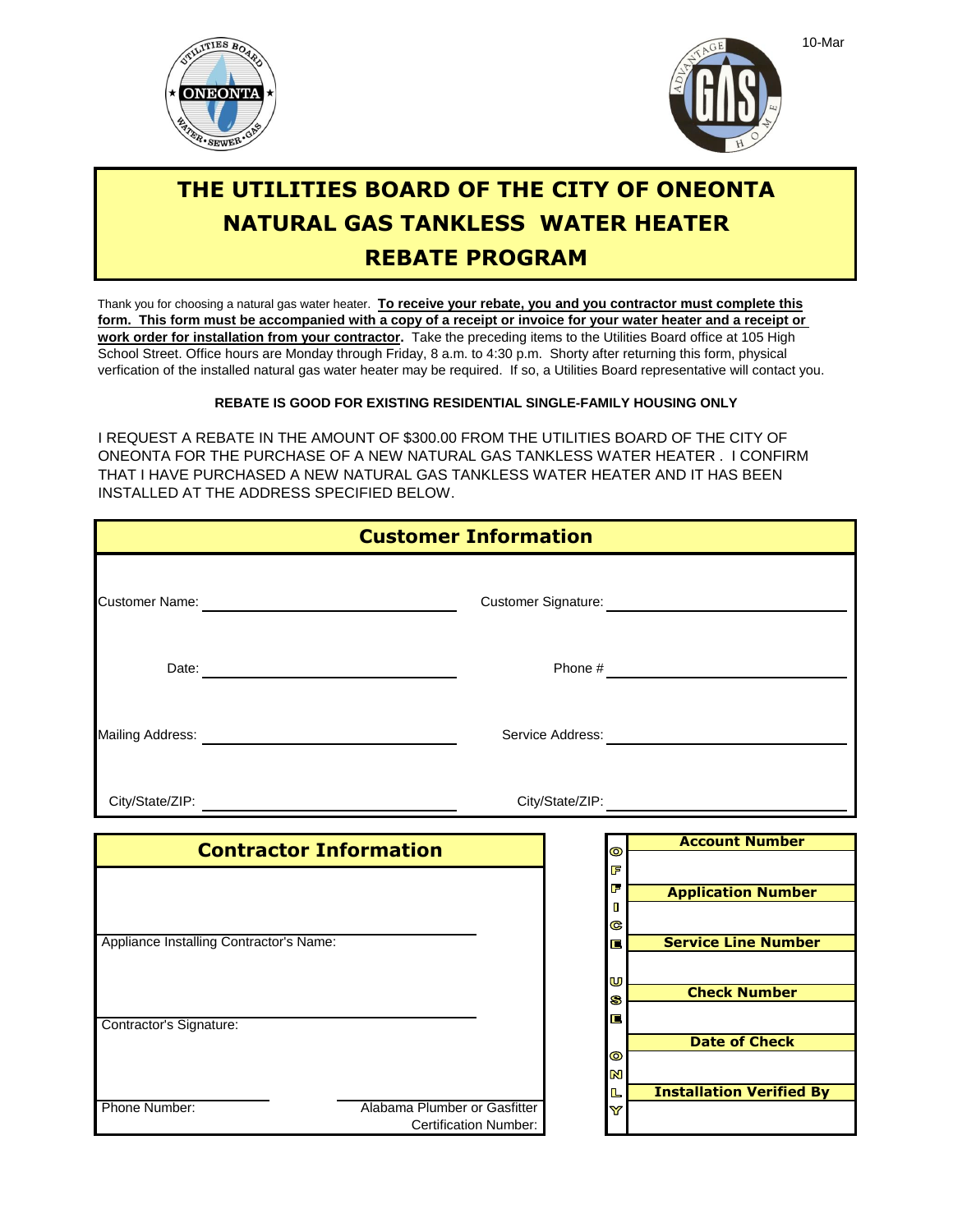

The Utilities Board of the City of Oneonta

## **Tankless Water Heater Rebate Terms and Conditions**

- 1) The tankless water heater you are requesting a rebate for must be a new natural gas tankless water heater and not originally a liquefied propane tankless water heater that has been converted or modified to utilize natural gas.
- 2) The tankless water heater must be installed by a State of Alabama Certified Natural Gas Fitter or Certified Plumber in accordance with the International Fuel Gas Code.
- 3) The rebate form must be completed by you and your installing contractor.
- 4) You must include with the rebate form a receipt for the purchase of the tankless water heater and an installation receipt from the contractor that installed the tankless water heater.
- installation. If so, a Utilities Board representative will contact you to set up a meeting at the location of the installed tankless water heater. 5) The Utilities Board of the City of Oneonta may require a physical verification of the tankless water heater

**By signing below you acknowledge and confirm that you have read and accept the terms and conditions for this rebate.**

**Customer Signature Customer Signature Customer Signature Customer Signature Customer Signature Customer Signature** 

**Checklist Before Coming to Utilities Board's Office:**

- 1) Completed Water Heater Rebate Form
- 2) Signed Water Heater Rebate Terms & Conditions
- 3) Appliance Receipt
- 4) Contractor/gas fitter receipt for installation
- 5) Valid Identification: Driver's License
- 6) Social Security Card